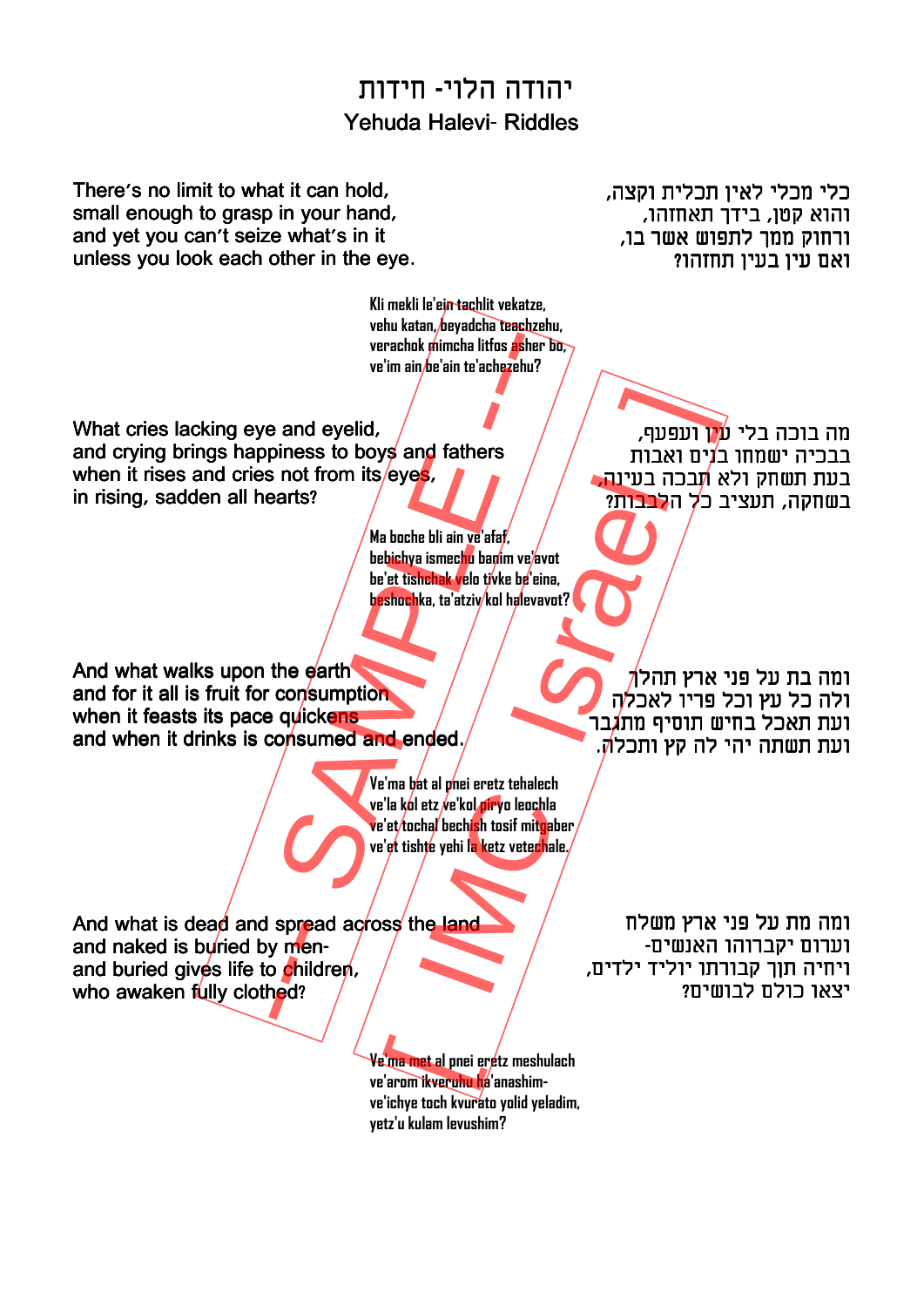## Riddles

Talia Amar

## I

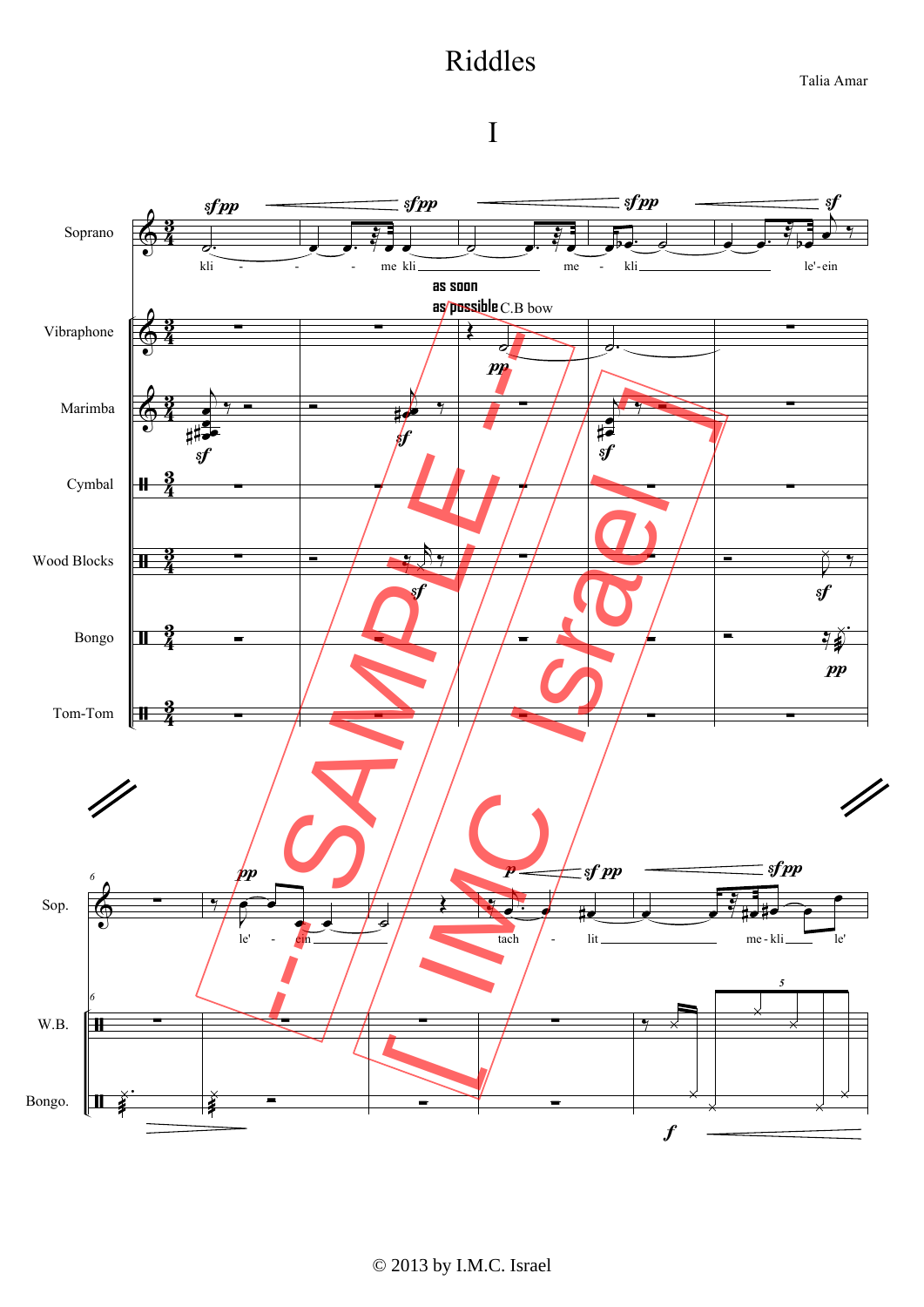